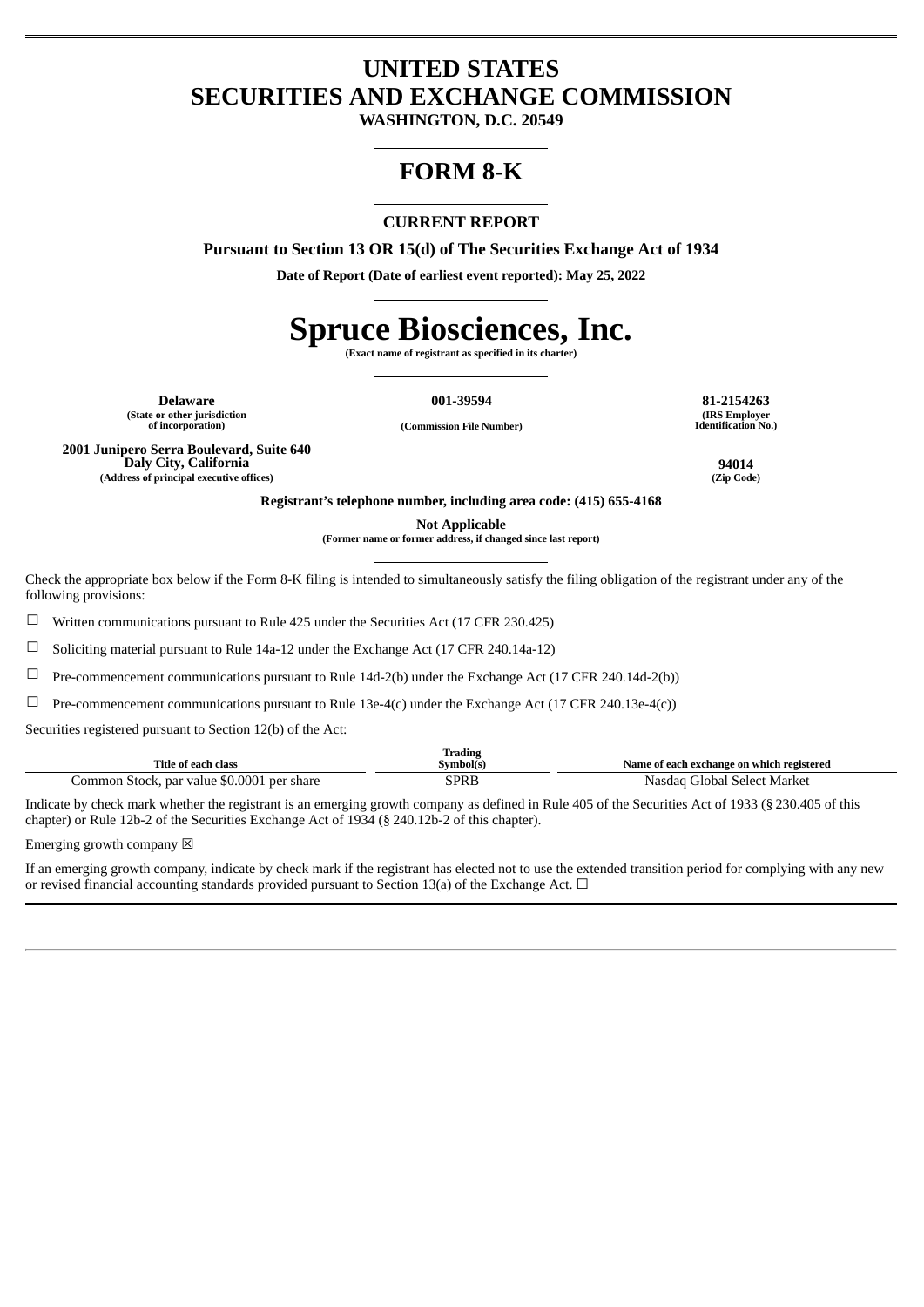#### **Item 5.07 Submission of Matters to a Vote of Security Holders.**

On May 25, 2022, Spruce Biosciences, Inc. (the "Company") held its 2022 Annual Meeting of Stockholders (the "Annual Meeting"). As of March 28, 2022, the record date for the Annual Meeting, 23,492,873 shares of common stock were outstanding and entitled to vote at the Annual Meeting. A summary of the matters voted upon by stockholders at the Annual Meeting is set forth below.

#### *Proposal 1. Election of Directors*

The Company's stockholders elected the three persons listed below as Class II Directors, each to serve until the Company's 2025 Annual Meeting of Stockholders and until their respective successors are duly elected and qualified. The final voting results are as follows: **Broker**

|                              | Votes For  | <b>Votes Withheld</b> | --------<br><b>Non-Votes</b> |
|------------------------------|------------|-----------------------|------------------------------|
| Dina Chaya, Ph.D., C.F.A     | 18.896.860 | 306,323               | 988.364                      |
| Bali Muralidhar, M.D., Ph.D. | 18.970.514 | 232,669               | .988,364.                    |
| Daniel Spiegelman            | 18,963,732 | 239,451               | 1,988,364                    |

*Proposal 2. Ratification of the Selection of Independent Registered Public Accounting Firm*

The Company's stockholders ratified the selection by the Audit Committee of the Company's Board of Directors of BDO USA, LLP as the Company's independent registered public accounting firm for the fiscal year ending December 31, 2022. The final voting results are as follows:

| . .<br>Votes<br>-For                          | votes<br>Agains | ons<br>$\mathbf{A}$          | Non-<br>-Votes<br>Broker |
|-----------------------------------------------|-----------------|------------------------------|--------------------------|
| 170<br>$\sim$ $\sim$<br>15 <sub>4</sub><br>__ | 37,092          | $\mathbf{a}$<br>ےں<br>$\sim$ |                          |